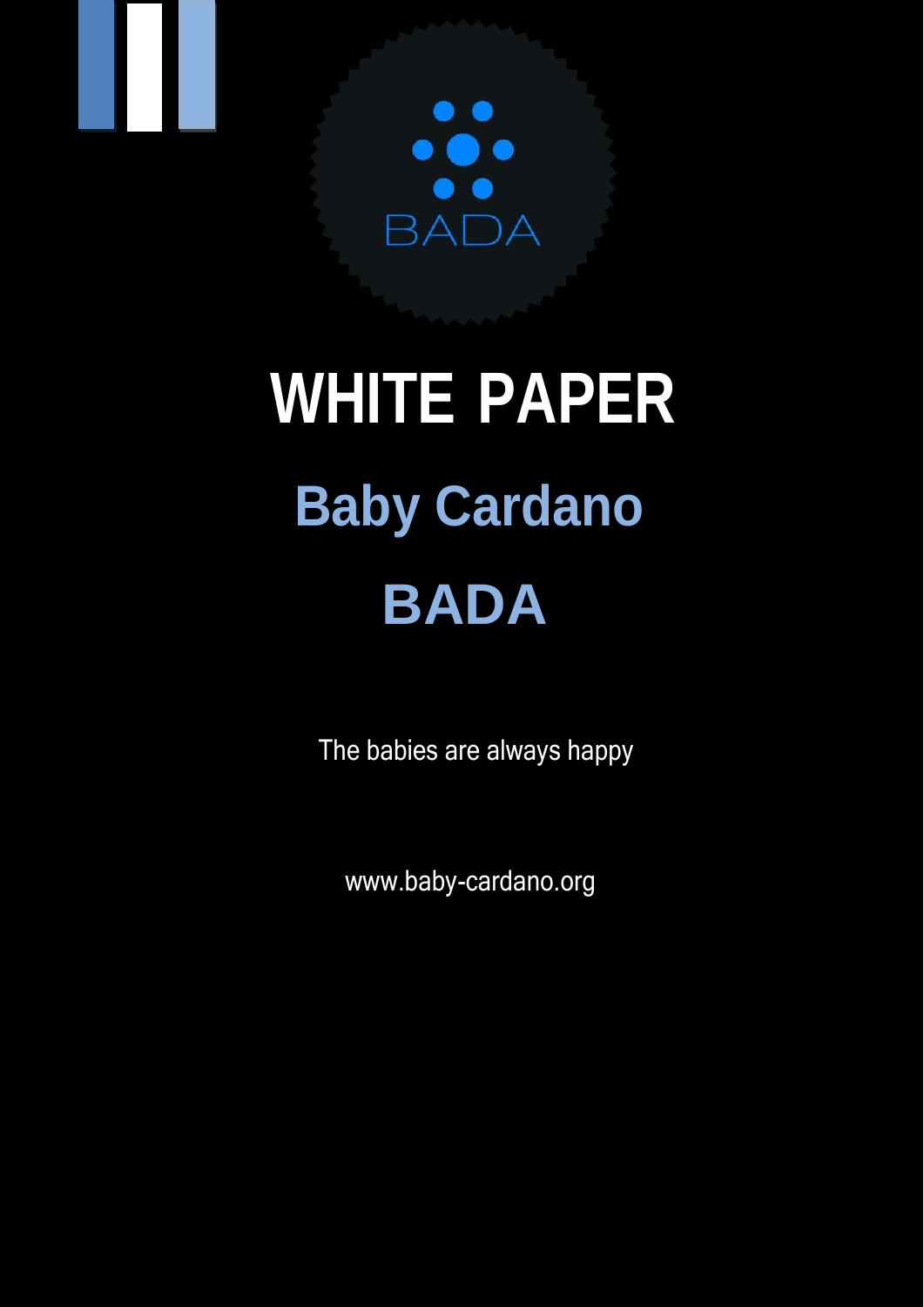# **TABLE OF CONTENT**

- ABSTRACT
- VALUE
- ECOSYSTEM
- ROADMAP
- 05 TOKENOMICS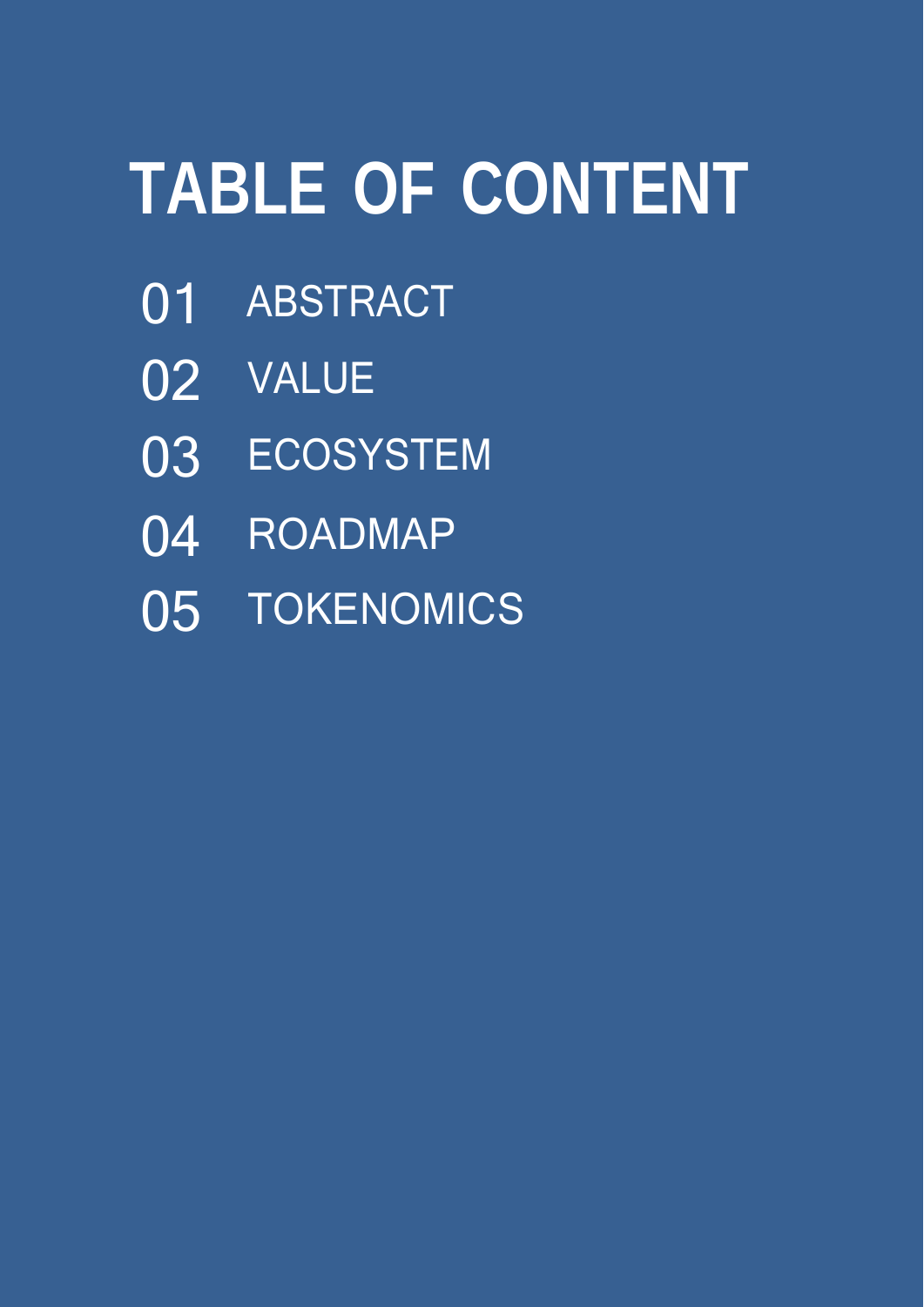## **INTRODUCTION**

We have assembled an experienced, focused, and goal-oriented team of software engineers, financial advisors, and marketers to provide the best value for the community.

By keeping BADA coin in your wallet, you will earn more Baby Cardano which will be immediately sent to your wallet.

BABY CARDANO strongly rewards all holders with new tokens. Are you ready for the infinite generosity of our \$BADA? Then you are cordially invited to become the proud holder of this token.

## **DISCLAIMER**

Baby Cardano is a fully and completely decentralized and community-driven project and does not have owners, shareholders, promoters, marketers, managers, directors or other figures or entities exerting any form of governance; the Baby Cradano smart contracts are open-source, security audited, permanent and non-modifiable in anyway.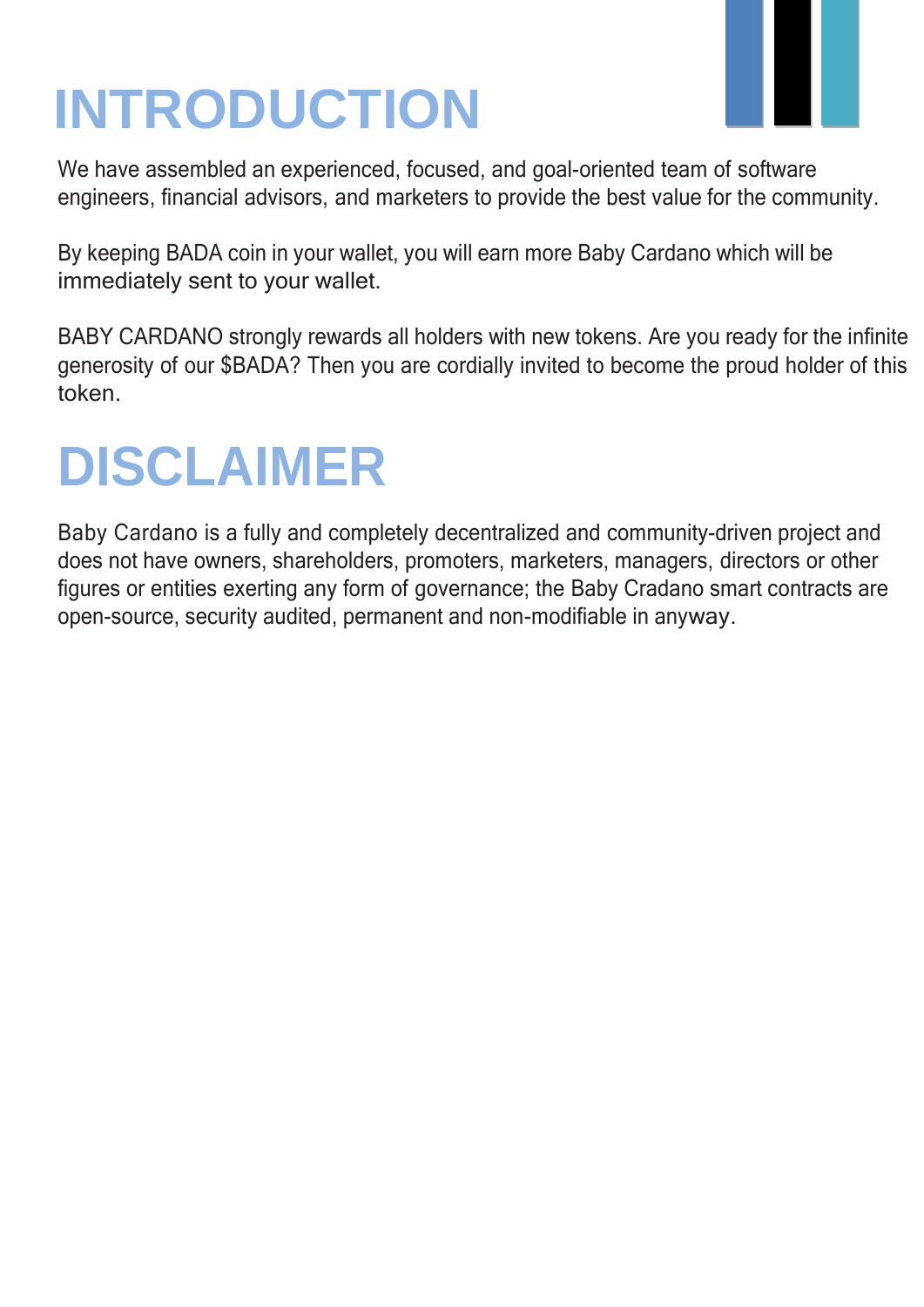



T

#### The babies are always happy. Welcome to \$BADA

BABY CARDANO Mem. Big big dream. With the power and support of the community, it aims to travelto the moon and take its place on the moon.

BADA was founded in NOVEMBER 2021 with the goal of being a decentralized meme project with a purpose to create the first startup exchange for emerging tokens to grow rapidly and for previously released tokens to create an exchange where they can grow safely.

BABY CARDANO's mission is to bring popular cryptocurrency concepts to the mainstream. Unlike older, comparable projects, BABY CARDANO gives all holders 5% CARDANO and rewards owners 4% ownership Cardano rewards as participation and will manually burn 11% of the total supply, introducing next generation concepts such as decentralized exchanges and more. In the first months of its launch, BABY CARDANO aims to achieve these goals.

#### **\$BABY CARDANIO**

.

\$BADA, is a deflationary token that takes a 11% tax from each buy and sell. This tax acts to benefit the project as a whole by taking 5 percentage-points (p.p.) of the 11% tax to repurchase CARDANO \$ADA and redistributing them to all BABY CARDANO \$BADA holders

4 p.p. of the tax are added to the marketing/team wallet to make sure that the project is able to succeed in the long term.

Another major purpose of the tax is to reduce the incentive of large token holders from buying and selling quickly and damaging the price. This almost always negatively affects the small token holders and wewant a fair coin for all.

#### **Contract Address:**

0x14Cd15A7662bd3f16a25ECBf126A1cb1a21098A7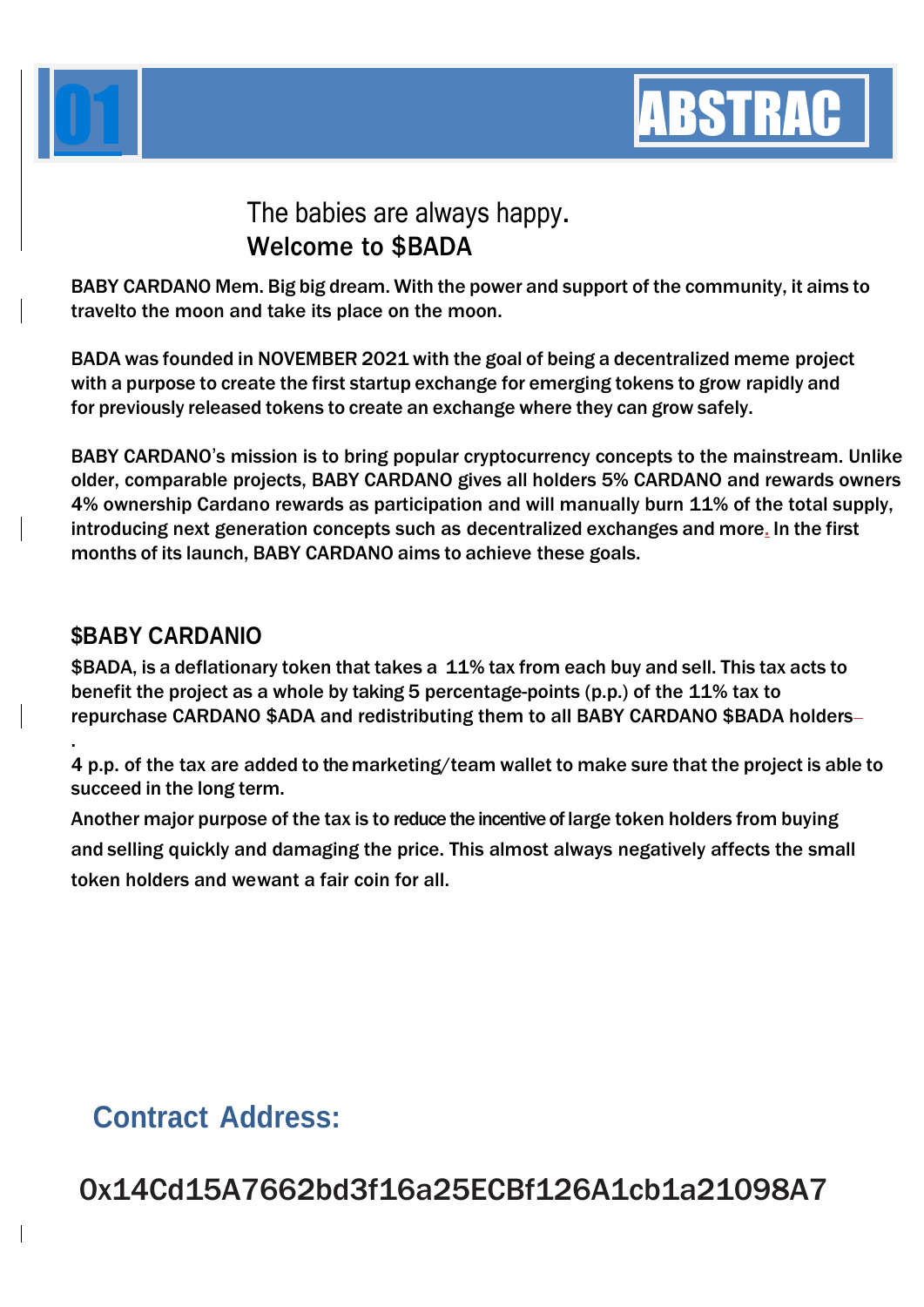



### 22 **TRANSPARENCY**

Baby Cardano is fully decentralized and supportedby its community of enthusiasts. We encourage open communication and believe, trust,transparency, and community are the pillars for longevity

#### **TRUST**

In the cryptocurrency market, trust is paramount. That means full transparency not only in the community and development but also in the security effort.

#### **COMMUNITY DRIVEN**

BADA is one of the fastest-growing and mostloved communities. In crypto, we believe that only by being together can we be strong as a community. Community is the pillar that keeps us going, and we strive to include everyone from around the globe. We would have multiple telegram channels dedicated to our international communities.

#### **LONGEVITY**

BADA is here for the long haul. By burningthe coin automatically, it would provide more excellent price stability, which is essential for long time investors who are holding our token,

#### **Contract Address:**

0x14Cd15A7662bd3f16a25ECBf126A1cb1a21098A7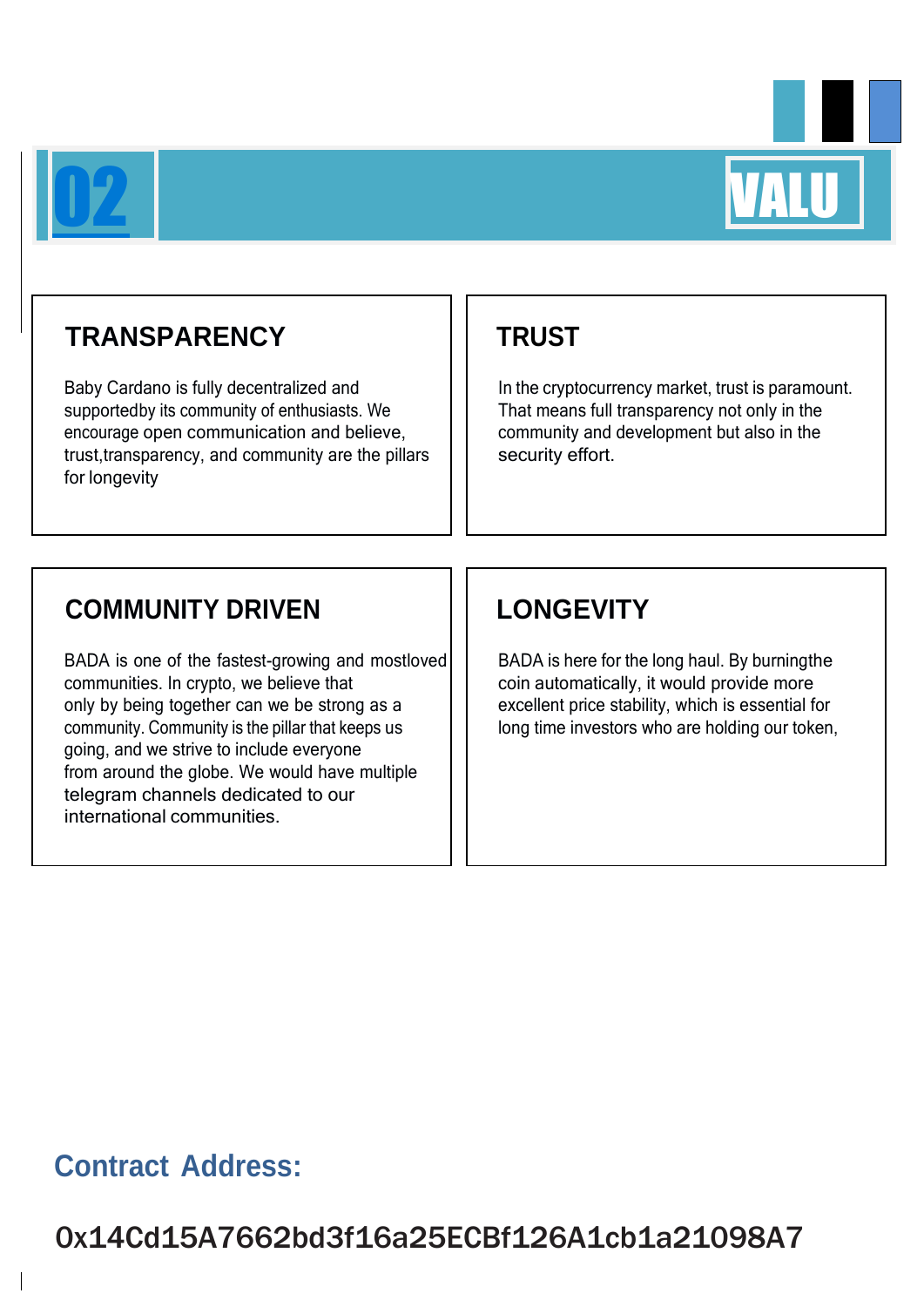

11% tax from each buy and sell

2% goes to liquidity

03

5% repurchased with CARDANO \$ADA and redistributed to all BABY CARDANO \$BADA holders

4% repurchased with CARDANO \$ADA and added to a marketing/team wallet to make sure that the project is able to succeed in the long term.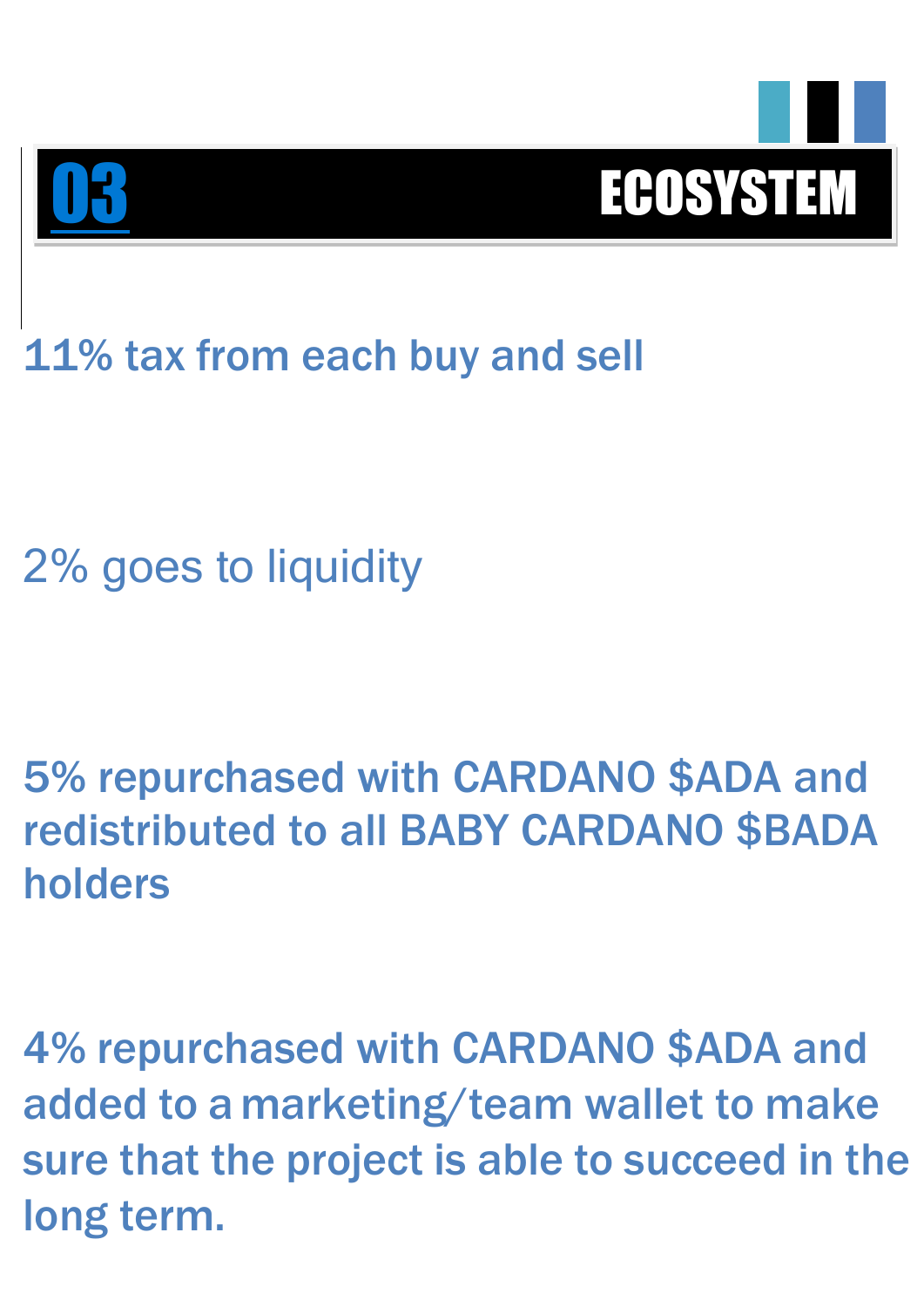



- Website Launch
- BABY CARDANO Pancakeswap **Listing**
- 1,000 Holders
- 1,500 Telegram Members
- Marketing Campaign
- Liquidity locked
- Manual burn event

### **PHASE 1 - LAUNCH PHASE 2 - LAUNCH** 44 BP

- 5,000 Holders
- CoinGecko Listing
- CoinMarketCap Listing
- Coinhunt & Coinsniper promos
- 3,000 Telegram Members
- Manual burn event

- 10,000 Holders
- Massive marketing by influencer
- Dashboard value
- Charity donations
- 15,000 Telegram Members
- Any More CEX Listings
- Manual burn event

### **PHASE 3 - LAUNCH PHASE 4 - LAUNCH**

- Dapps / Games
- 80,000 Holders
- 25,000 Telegram Members
- Redesign of Website
- Large influencer marketing push
- Tesla giveaway
- Manual burn event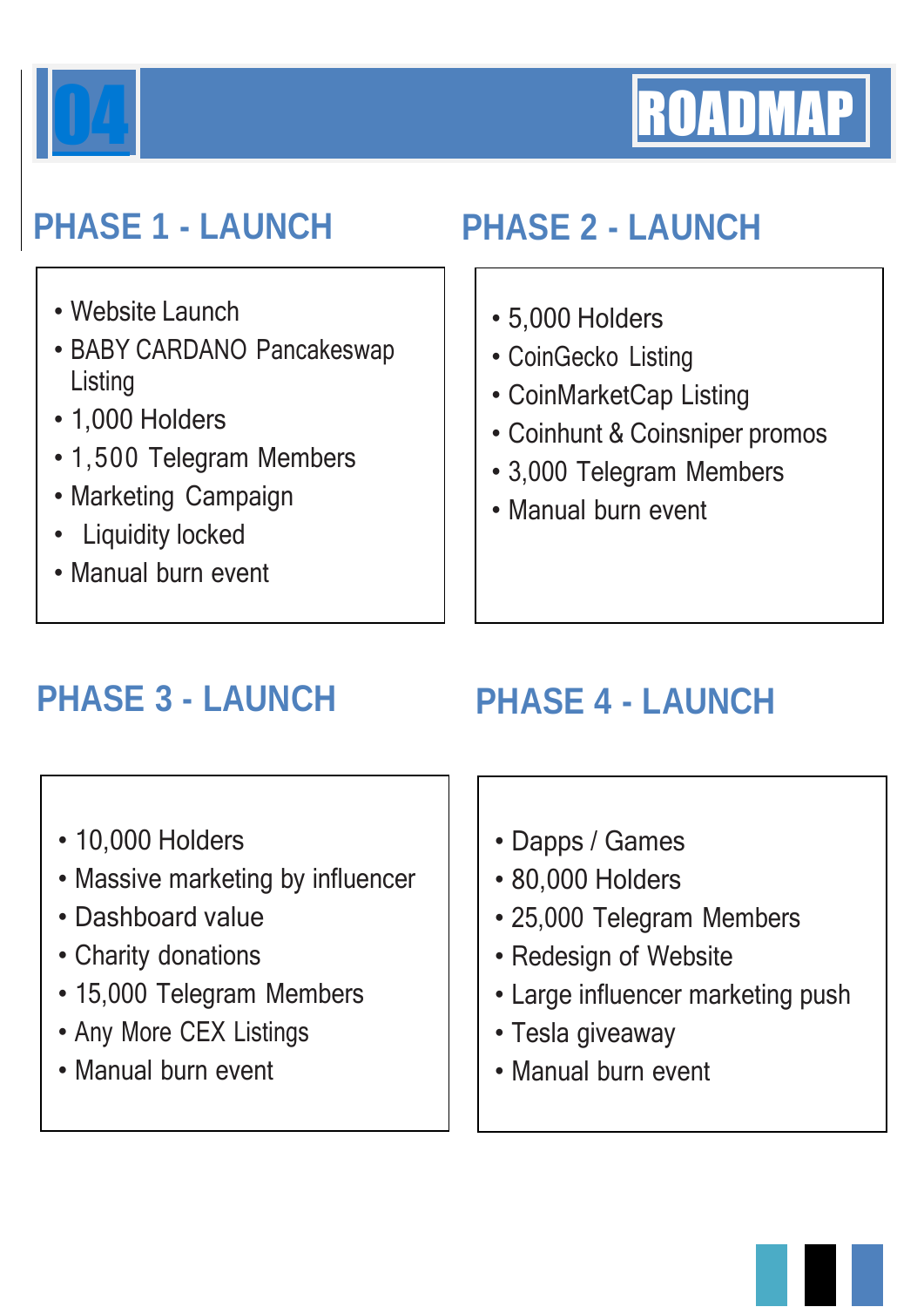



S

#### **TOKEN SYMBOL TOTAL SUPPLY REWARDS BURN** \$ BADA 100.000.000 %5 Cardano \$ADA to all holder Manual burn event



### CONTRACT ADDRESS: 0x14Cd15A7662bd3f16a25ECBf126A1cb1a21098A7